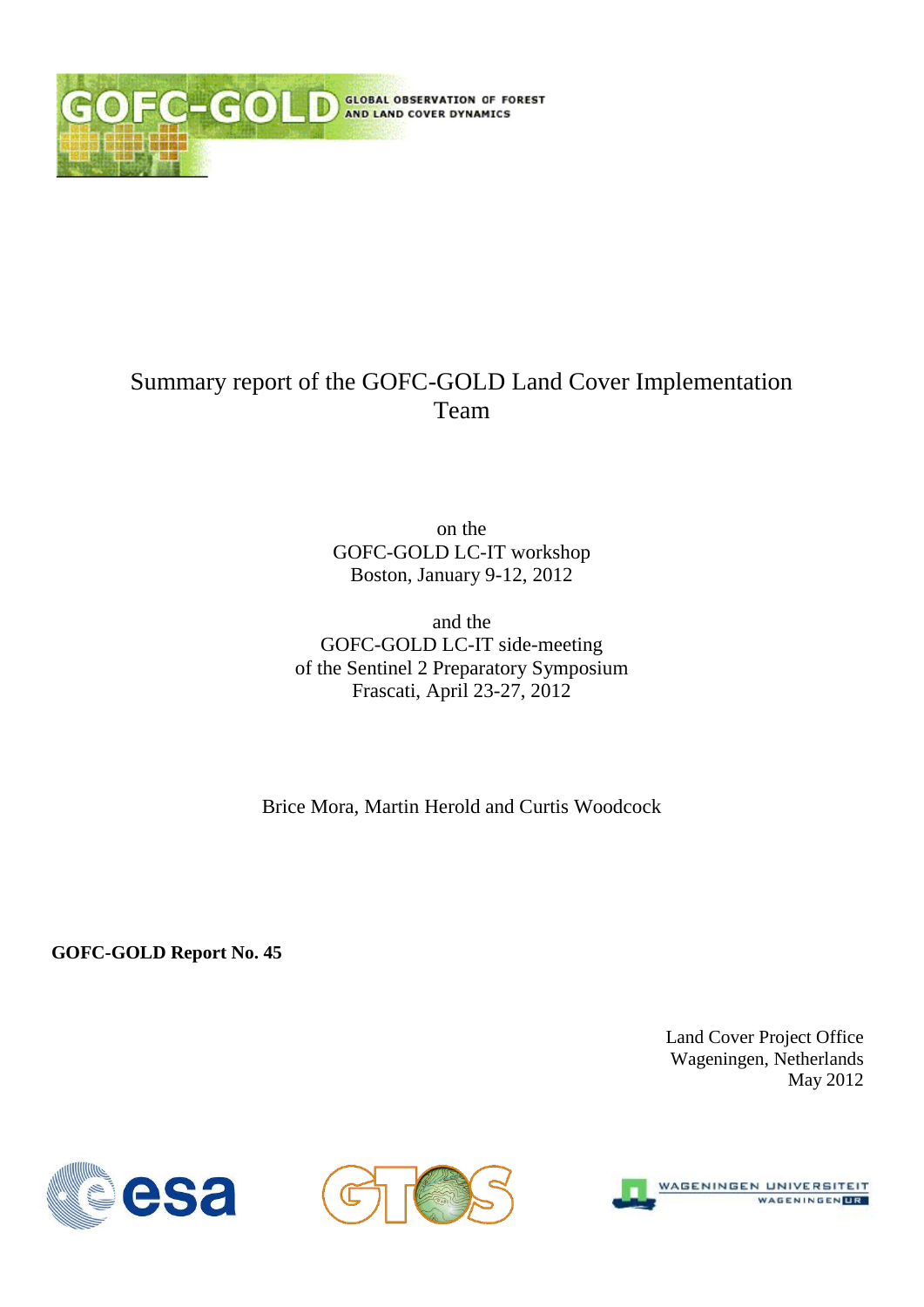Global Observation of Forest Cover and Land Dynamics (GOFC-GOLD) is a coordinated international effort to ensure a continuous program of space-based and in situ forest and other land cover observations to better understand global change, to support international assessments and environmental treaties and to contribute to natural resources management. GOFC-GOLD encourages countries to increase their ability to measure and track forest and land cover dynamics by promoting and supporting participation on implementation teams and in regional networks. Through these forums, data users and providers share information to improve understanding of user requirements and product quality. GOFC-GOLD is a Panel of the Global Terrestrial Observing System (GTOS), sponsored by FAO, UNESCO, WMO, ICSU and UNEP. The GOFC-GOLD Secretariat is hosted by Canada and supported by the Canadian Space Agency and Natural Resources Canada. Other contributing agencies include NASA, ESA, START and JRC. Further information can be obtained at [http://www.fao.org/gtos/gofc-gold/index.html.](http://www.fao.org/gtos/gofc-gold/index.html)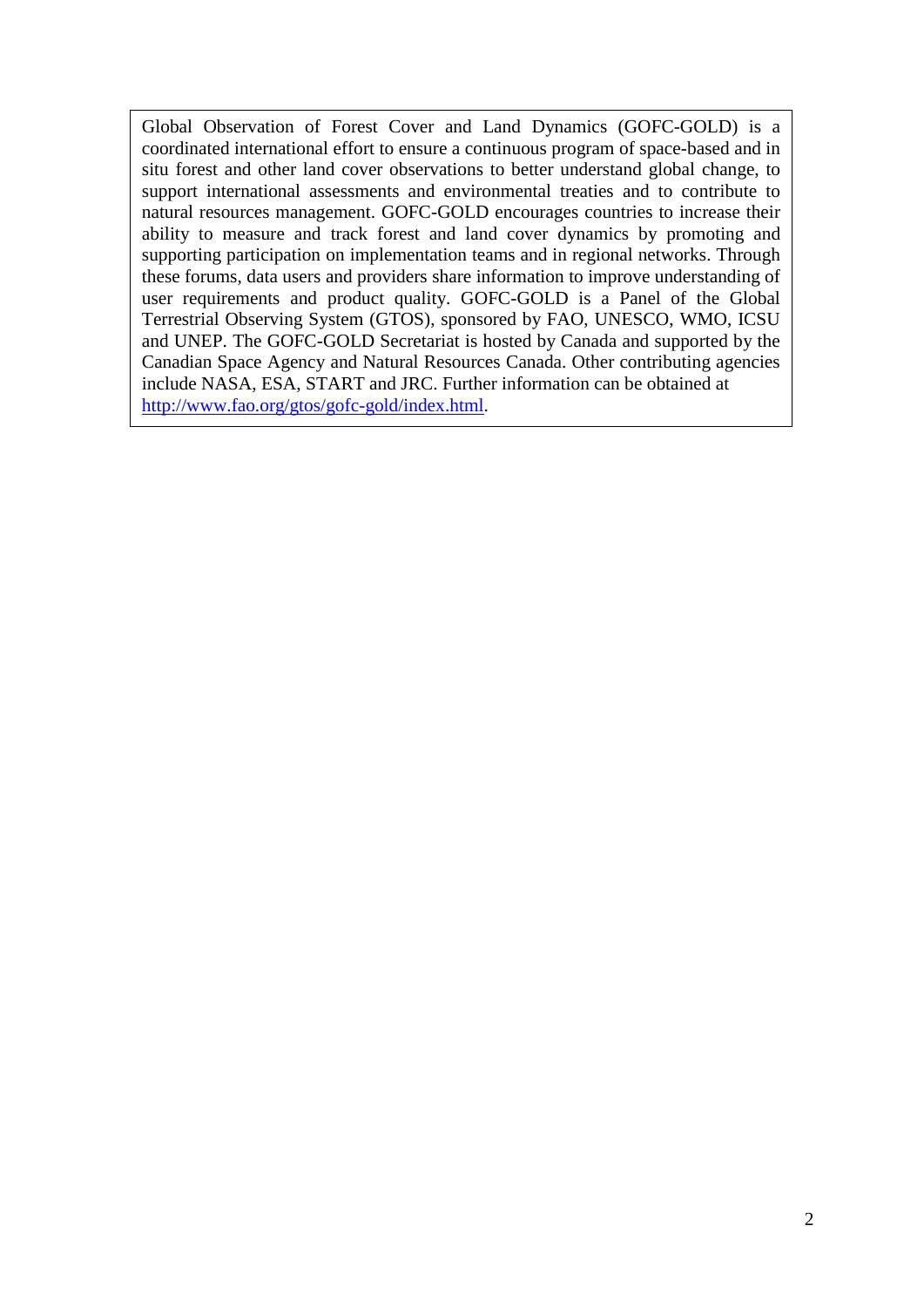# **Table of Contents**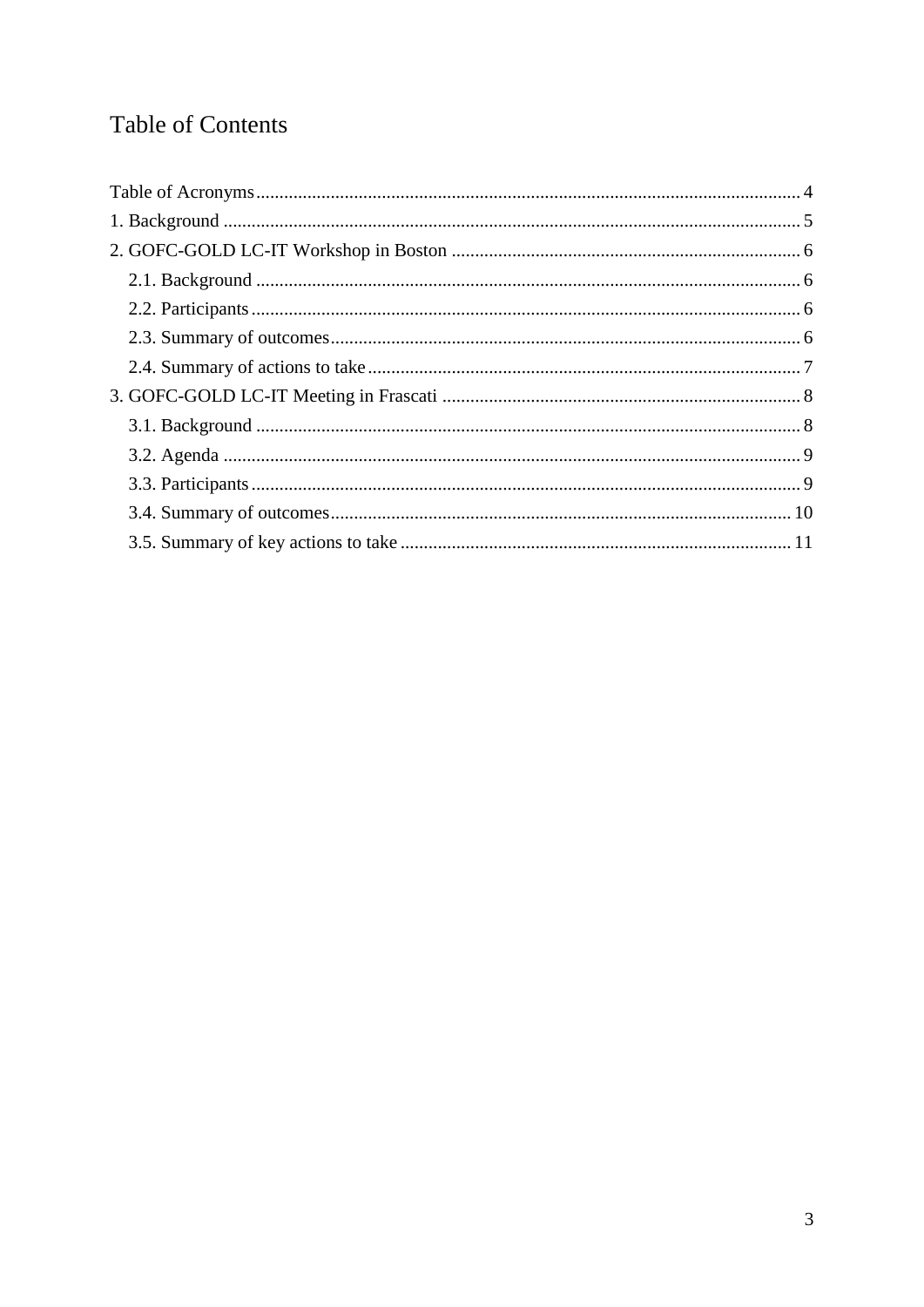# <span id="page-3-0"></span>Table of Acronyms

| <b>CCI</b>      | Climate Change Initiative                                                            |
|-----------------|--------------------------------------------------------------------------------------|
| <b>CEOS</b>     | <b>Committee on Earth Observation Satellites</b>                                     |
| <b>ECV</b>      | <b>Essential Climate Variable</b>                                                    |
| <b>EEA</b>      | <b>European Environment Agency</b>                                                   |
| <b>ESA</b>      | European Space Agency                                                                |
| <b>FAO</b>      | Food and Agriculture Organization                                                    |
| FSU             | <b>Friedrich Schiller University</b>                                                 |
| <b>GEO</b>      | Group on Earth Observation                                                           |
| <b>GFOI</b>     | <b>Global Forest Observation Initiative</b>                                          |
| <b>GLCN</b>     | <b>Global Land Cover Network</b>                                                     |
| <b>GMES</b>     | Global Monitoring for Environment and Security                                       |
|                 | GOFC-GOLD Global Observation of Forest Cover and Global Observation of Land Dynamics |
| <b>GSE</b>      | <b>GMES Service Element</b>                                                          |
| <b>GTOS</b>     | Global Terrestrial Observing System                                                  |
| <b>ICSU</b>     | International Council for Science                                                    |
| <b>JRC</b>      | <b>Joint Research Centre</b>                                                         |
| LC-IT           | Land Cover Implementation Team                                                       |
| <b>NASA</b>     | National Aeronautics and Space Administration                                        |
| PO <sub>1</sub> | Project Office                                                                       |
| <b>REDD</b>     | Reducing Emissions from Deforestation and forest Degradation                         |
| <b>UNCBD</b>    | United Nations Convention on Biological Diversity                                    |
| <b>UNCCD</b>    | United Nations Convention to Combat Desertification                                  |
| <b>UNCED</b>    | United Nations Conference on Environment and Development                             |
| <b>UNEP</b>     | <b>United Nations Environment Programme</b>                                          |
| <b>UNESCO</b>   | United Nations Educational, Scientific and Cultural Organization                     |
| <b>USGS</b>     | United States Geological Service                                                     |
| <b>VHSR</b>     | Very High Spatial Resolution                                                         |
| <b>WMO</b>      | World Meteorological Service                                                         |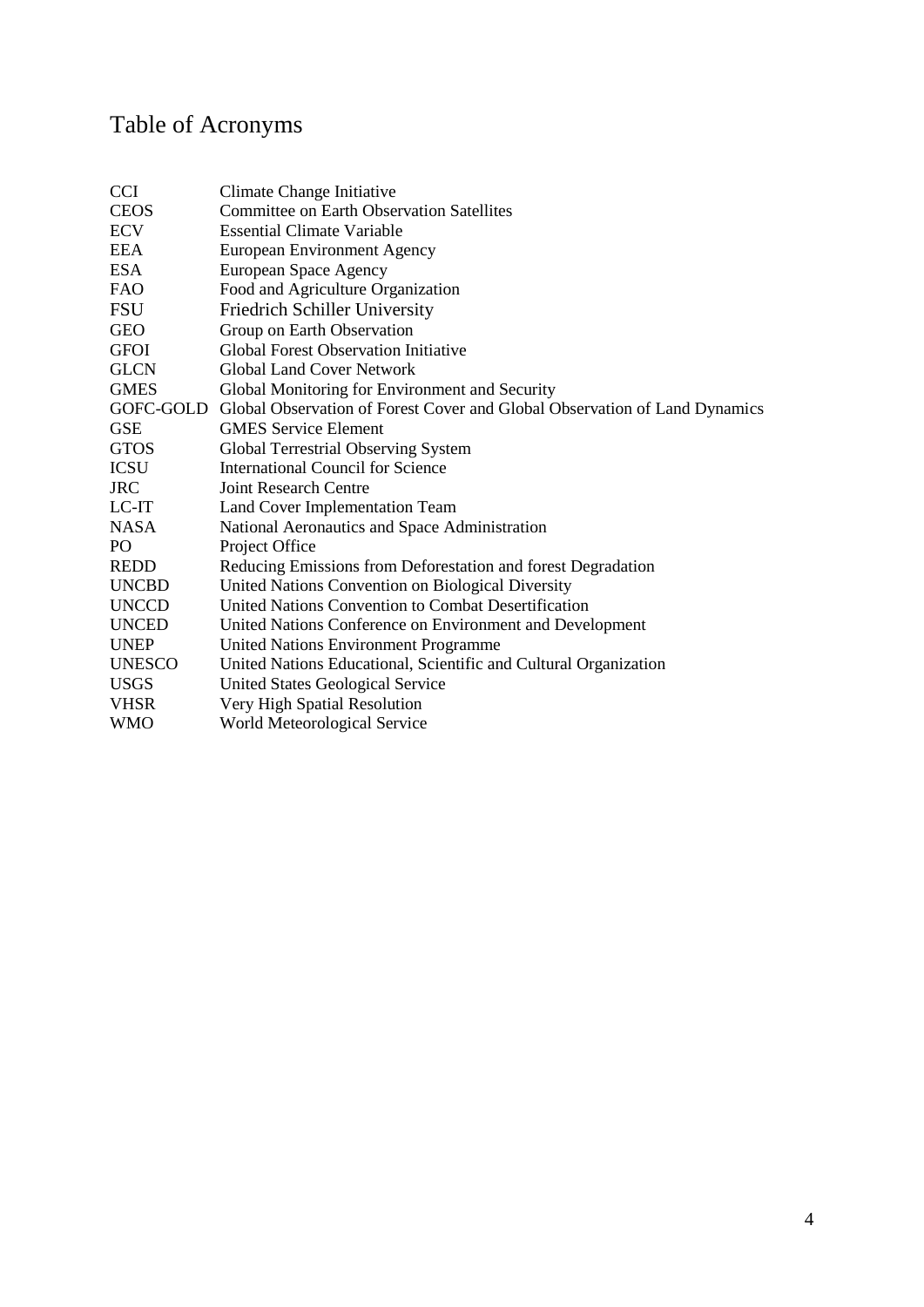### <span id="page-4-0"></span>**1. Background**

The GOFC-GOLD Land Cover Project Office (LC-PO) plays an important role in the improvement of global and regional LC observations that are crucial to the understanding of climate change and its impacts to sustainable development, natural resources management, conservation, biodiversity and understanding of ecosystems and biogeochemical cycling. There is a strong push from international conventions, treaties, and implementation guidelines like the UN's Conference on Environment and Development (UNCED) Agenda 21, several UN conventions (UNFCCC, UNCBD, UNCCD), the Group of Earth Observations (GEO), the Global Monitoring for Environment and Security (GMES) initiative, and the UN Global Observing Systems implementation activities (GCOS, GTOS, GLCN) for sustained, harmonized, and validated land observation products. GOFC-GOLD as a technical panel of the Global Terrestrial Observing System (GTOS) provides the platform for international communication and cooperation for actors involved in global Earth Observation including data producers (e.g. space agencies, land cover facilities), the scientific community and data users (FAO, UNEP, EEA, global climate and modelling community etc.). These activities improve the value of current and future LC datasets for a multitude of applications and contribute to the overall goal of operational observations of the land surface.

In 2004-2010 the ESA supported GOFC GOLD LC-PO that was hosted at the Friedrich Schiller University (FSU) Jena (under GOFC-GOLD land cover team co-chair Prof. Christiane Schmullius). This effort was able to successfully fulfil the requirements and challenges posed by the international community and ESA as contracting agency. The PO is now an established international focal point for global and regional land cover observations, and is a key actor of GOFC-GOLD implementation for global monitoring and, in part, on the European level. Contributions were made to on-going ESA projects and programs such as GLOBCOVER, GLOBCARBON, and GSE Forest Monitoring, for evolving standards in land characterization and validation, and in capacity building, user involvement and awareness raising. Many activities in the first 6 years of operation have started in its implementation and will continue in the future and require some level of continuity in operating the ESA GOFC-GOLD LC team and the PO.

The fundamental approach of the newly established ESA GOFC-GOLD LC-PO is to continue the comprehensive efforts done over the last 6 years at FSU Jena. Based on this experience the GOFC-GOLD LC-PO now located at Wageningen University since February 2012, will operate for two consecutive years. The GOFC-GOLD LC-PO will continue and expand its dedicated work to manage and coordinate the execution of the GOFC-GOLD LC implementation plan, including communication and cooperation within the team and key actors and users in global land cover monitoring, including:

- Ensuring continuity and consistency of observations,
- Promoting harmonization, interoperability and synergy of land cover products,
- Developing validation standards and supporting their implementation, including making validation data sets and resources available,
- Improving adequacy and advocacy of land information products,
- Engaging regional networks and support capacity building,
- Sharing data, information, and knowledge.

To follow up two LC team meetings have been organized. The first workshop was organized in January at Boston University, and the second one in April at ESA-ESRIN (Frascati, Italy). Regular Land Cover Implementation Team (LC-IT) meetings are now possible in particular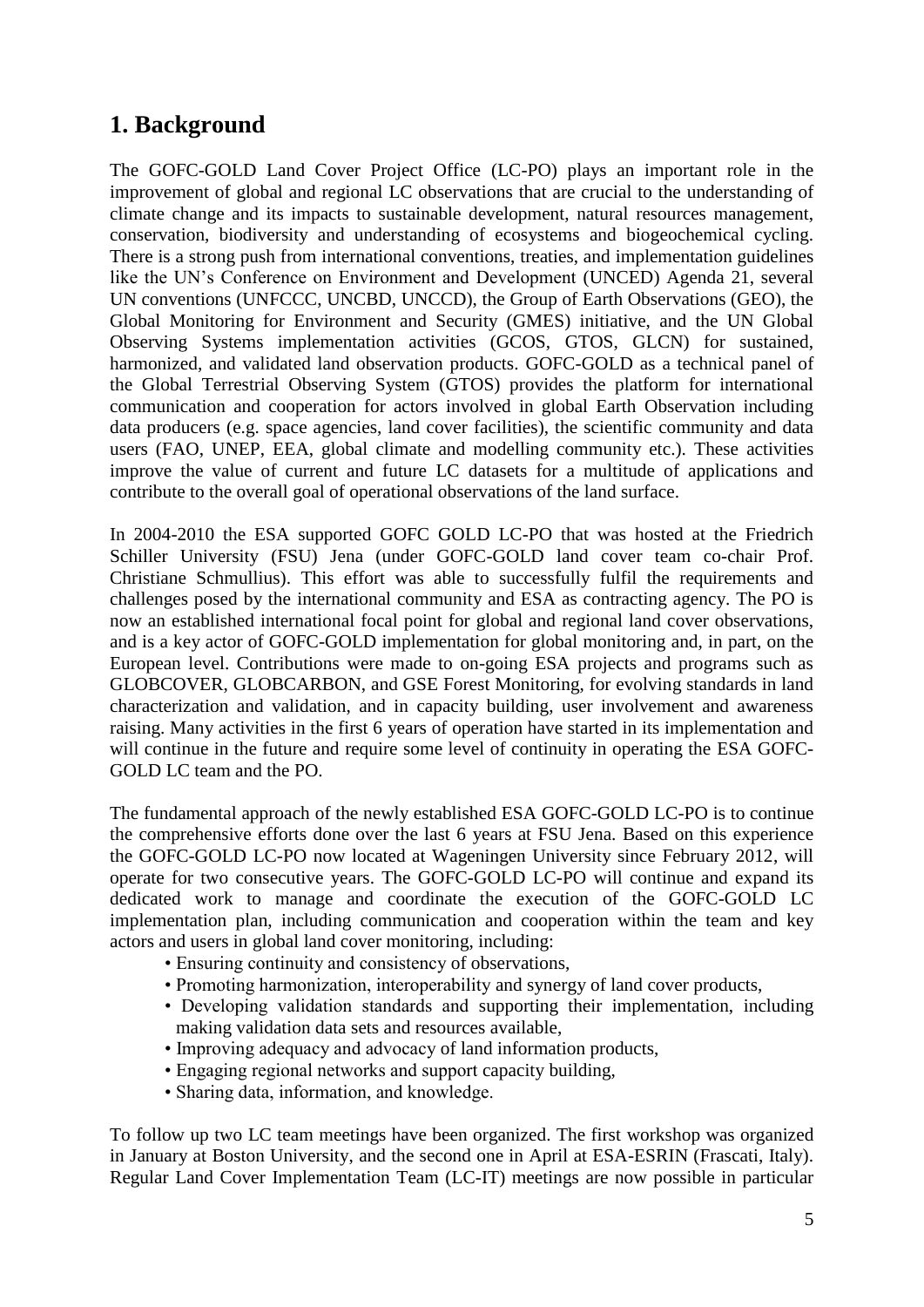since the ESA GOFC-GOLD Land Cover Project Office has been re-established. Information on GOFC-GOLD LC-PO activities are available at: [http://www.gofcgold.wur.nl/.](http://www.gofcgold.wur.nl/)

# <span id="page-5-0"></span>**2. GOFC-GOLD LC-IT Workshop in Boston**

### <span id="page-5-1"></span>**2.1. Background**

The GOFC-GOLD LC-IT organized a workshop in Boston on January 9-12, 2012. The purpose of this workshop was to present and discuss the GOFC-GOLD LC-IT progress, current issues in various areas, and to define actions items for the team.

The topics of the workshop were:

- 1. General LC IT Business and Issues
- 2. Specifications for a LC Essential Climate Variable
- 3. New Working Group on global analysis of moderate resolution imagery (i.e. Landsat and Sentinel 2 resolutions)
- 4. GOFC-GOLD Global LC Validation Project
- 5. REDD and REDD Sourcebook

| <b>First Name</b> | <b>Last Name</b> | <b>Institution</b>                                |
|-------------------|------------------|---------------------------------------------------|
| Mark              | Friedl           | Boston U.                                         |
| Chandra           | Giri             | <b>USGS</b>                                       |
| Martin            | Herold           | Wageningen U., co-chair of the GOFC-GOLD LC-IT    |
| Chris             | Holden           | Boston U.                                         |
| Tom               | Loveland         | <b>USGS</b>                                       |
| <b>Brice</b>      | Mora             | GOFC-GOLD LC Project Officer                      |
| Pontus            | Olofsson         | Boston U.                                         |
| Devendra          | Pandey           | former Director General of Forest Survey of India |
| Joseph            | Sexton           | U. of Maryland                                    |
| Stephen           | Stehman          | <b>State U. of New York</b>                       |
| Damien            | Sulla-Menashe    | Boston U.                                         |
| Curtis            | Woodcock         | Boston U., co-chair of the GOFC-GOLD LC-IT        |
| Zhe               | Zhu              | <b>Boston U</b>                                   |

#### <span id="page-5-2"></span>**2.2. Participants**

### <span id="page-5-3"></span>**2.3. Summary of outcomes**

- GFOI activities:

- o Request overall scientific leadership given GFOI objectives 2,3,4
- o Series of GEO FCT documents for GOFC-GOLD to take leadership to develop these documents
- o Actions: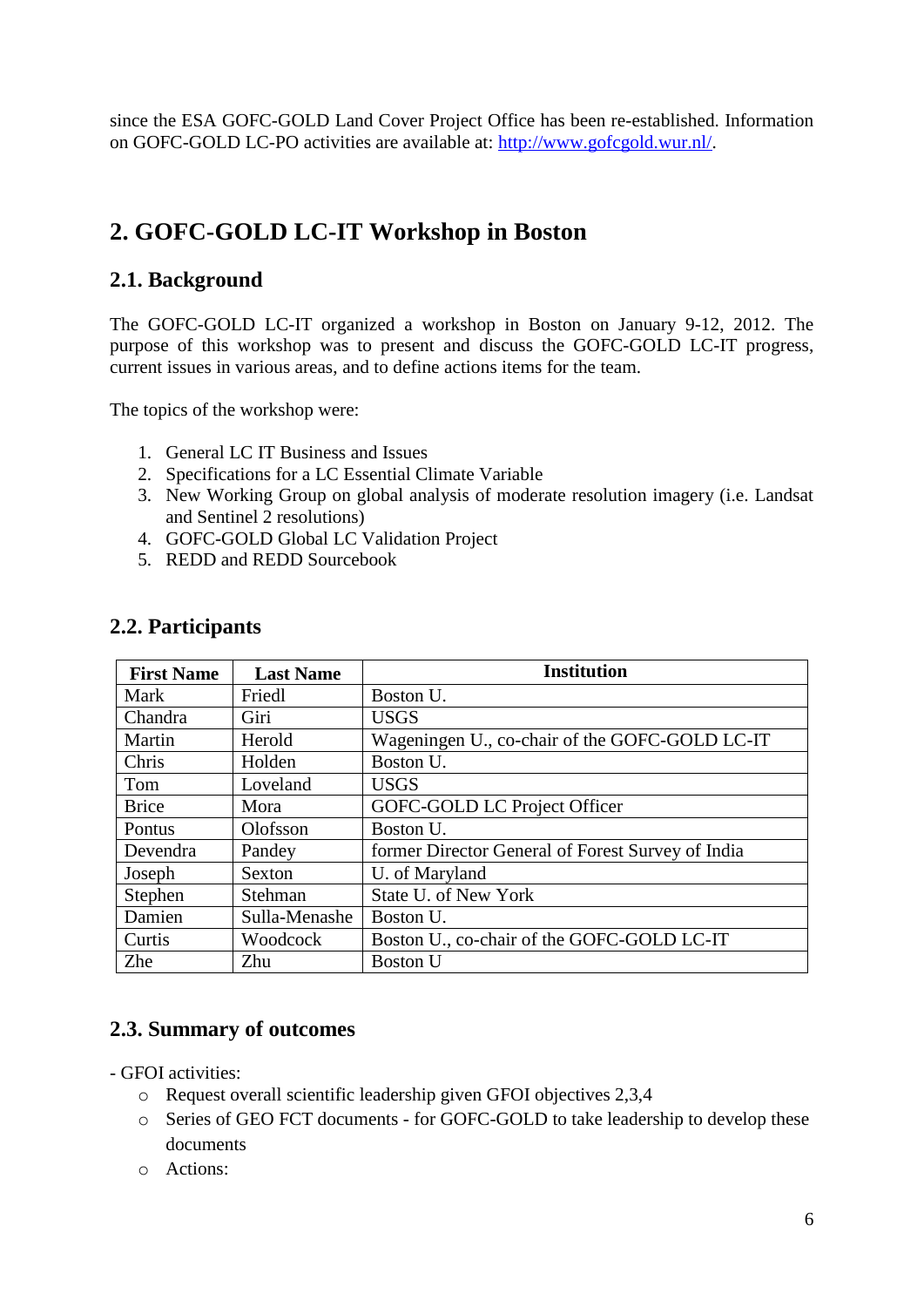- Draft a letter to GEOSec requesting leadership
- ECV, 2 potential GOFC products/activities:
	- o Synthesizing Requirements: GCOS, GTOS, etc. specific requirements from climate users (ESA-LC-CCI), GCOS needs table, Curtis, Tom
	- o Independent validation framework
- Global Landsat project:
	- o Role for GOFC-GOLD:
		- Standards and guidance, also for ECV's, advocating global (user) requirements
		- Synthesizing community consensus on processing requirements, addressing sources of errors, creating of quality layers, compositing and time-series analysis
		- Training data ... available national datasets
		- GOFC-GOLD validation framework
		- LDCM and S2 coordination
	- o Role for GEO:
		- Ongoing developments for global land cover tasks (USGS, GOFC)
		- More country involvement to be considered for Landsat-based assessments
- LC accuracy assessment
	- o Special issue CEOS WGCV
	- o Best practices process, paper as first output
	- o Data for reference data interpretation
		- $\blacksquare$  Digital Globe follow up data
		- NGA datasets pre-processing issues, and data policy
		- $\blacksquare$  Orbview 3 USGS archive
- Anticipated agenda items for GOFC-GOLD LC side-meeting in Frascati:
	- o GOFC-GOLD and GEO/GFOI
	- o Land cover as ECV
	- o Global LC validation activities
	- o Global Landsat-type observations working group
	- o REDD Sourcebook
	- o Biomass WG

#### <span id="page-6-0"></span>**2.4. Summary of actions to take**

The GOFC-GOLD LC-IT needs to clarify the role of the Office in the GEO / GFOI-related activities. This will be discussed during the next meeting in Frascati.

Regarding the LC ECV, synthesis of the requirements from climate users still needs to be done (ESA LC-CCI), and GCOS needs a table, notably (Curtis, Tom).

Progress is being made on the independent LC validation database. More photo-plots are being interpreted and the methods being employed get optimized (segmentation, classes in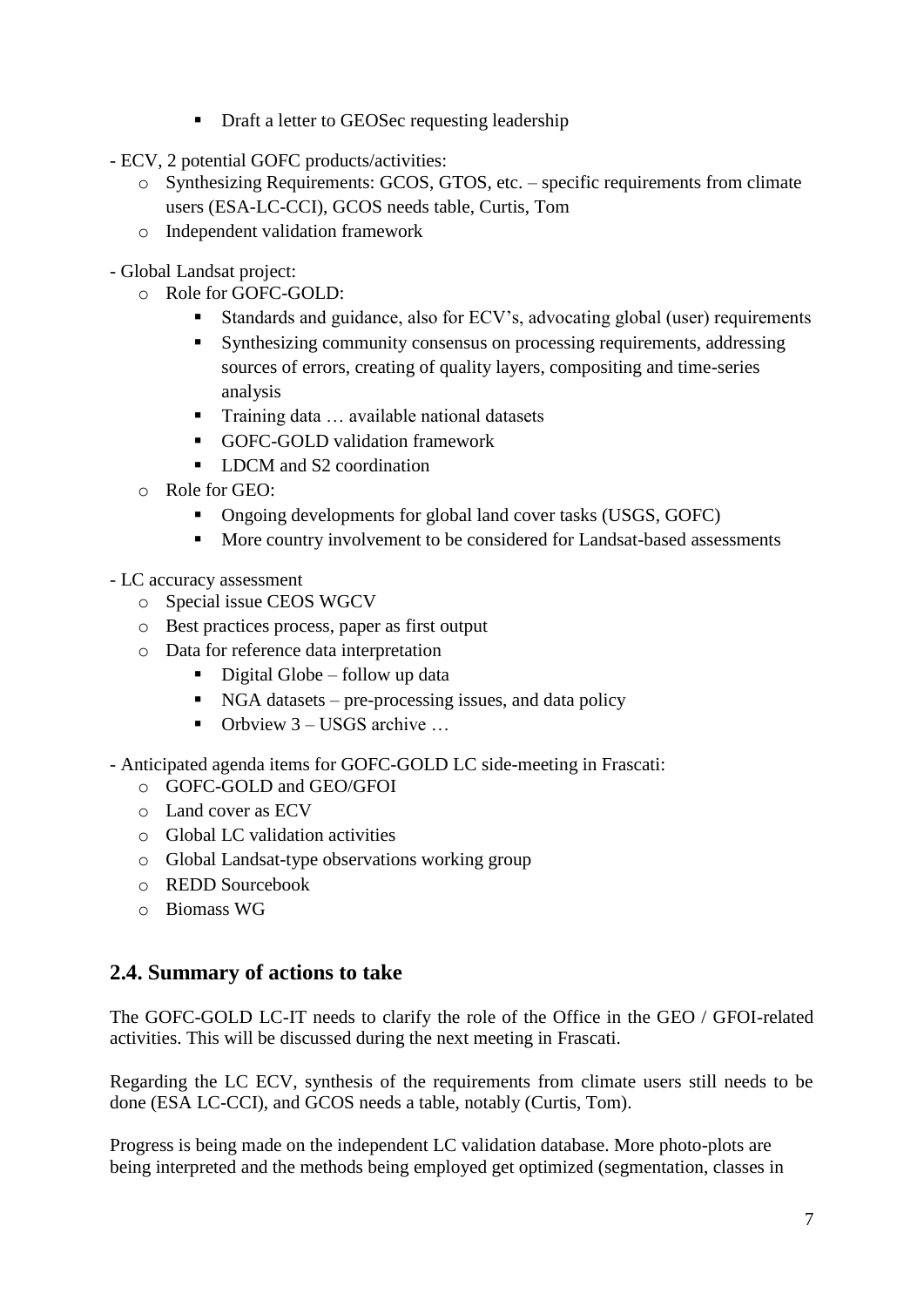legend, interpretation expertise). The online database will be designed this year (Curtis, Martin, Brice). A follow-up on user access to DigitalGlobe data is needed.

A paper is considered as first output on best practices for LC map accuracy assessment (Curtis, Pontus), and an update of the REDD Sourcebook will be made eventually (Martin, Curtis, Pontus).

The project to make existing LC validation datasets available to user community via the GOFC-GOLD LC-IT website has been decided (Martin, Brice, Nandika).

To aid on various LC-related issues, the Project Office proposed to associate to discussions Pr. Pierre Defourny from the Universite Catholique de Louvain and Pr. Jun Chen from the National Geomatics Center of China.

The organization of a GOFC-GOLD LC-IT meeting parallel to the Sentinel-2 Preparatory Symposium that will be organized in Frascati in April has been decided (Brice, Martin).

## <span id="page-7-0"></span>**3. GOFC-GOLD LC-IT Meeting in Frascati**

### <span id="page-7-1"></span>**3.1. Background**

The GOFC-GOLD LC-IT organized a side-meeting to the Sentinel-2 Preparatory Symposium in Frascati, on 22-27 April, 2012. The purpose of this meeting was to present, address and discuss the GOFC-GOLD LC-IT progress in various areas and activities to define a future action plan.

The specific objectives of the workshop were:

- 1. discuss the GOFC-GOLD role and contribution to GEO FCT / GFOI tasks and the one on global land cover
- 2. make progress on issues, and agree on actions to further joint efforts for monitoring Land Cover as ECV
- 3. discuss on global land cover validation activities, report on progress of validation data production, online database etc.
- 4. discuss on good practices for land cover change accuracy assessment
- 5. update for the REDD+ Sourcebook
- 6. report on Biomass WG activities

The workshop objectives are built on previous meetings of similar type and the related outcomes. See:

[http://www.gofcgold.wur.nl/documents/newsletter/GOFCGOLD-LC\\_newsletter\\_no21.pdf](http://www.gofcgold.wur.nl/documents/newsletter/GOFCGOLD-LC_newsletter_no21.pdf)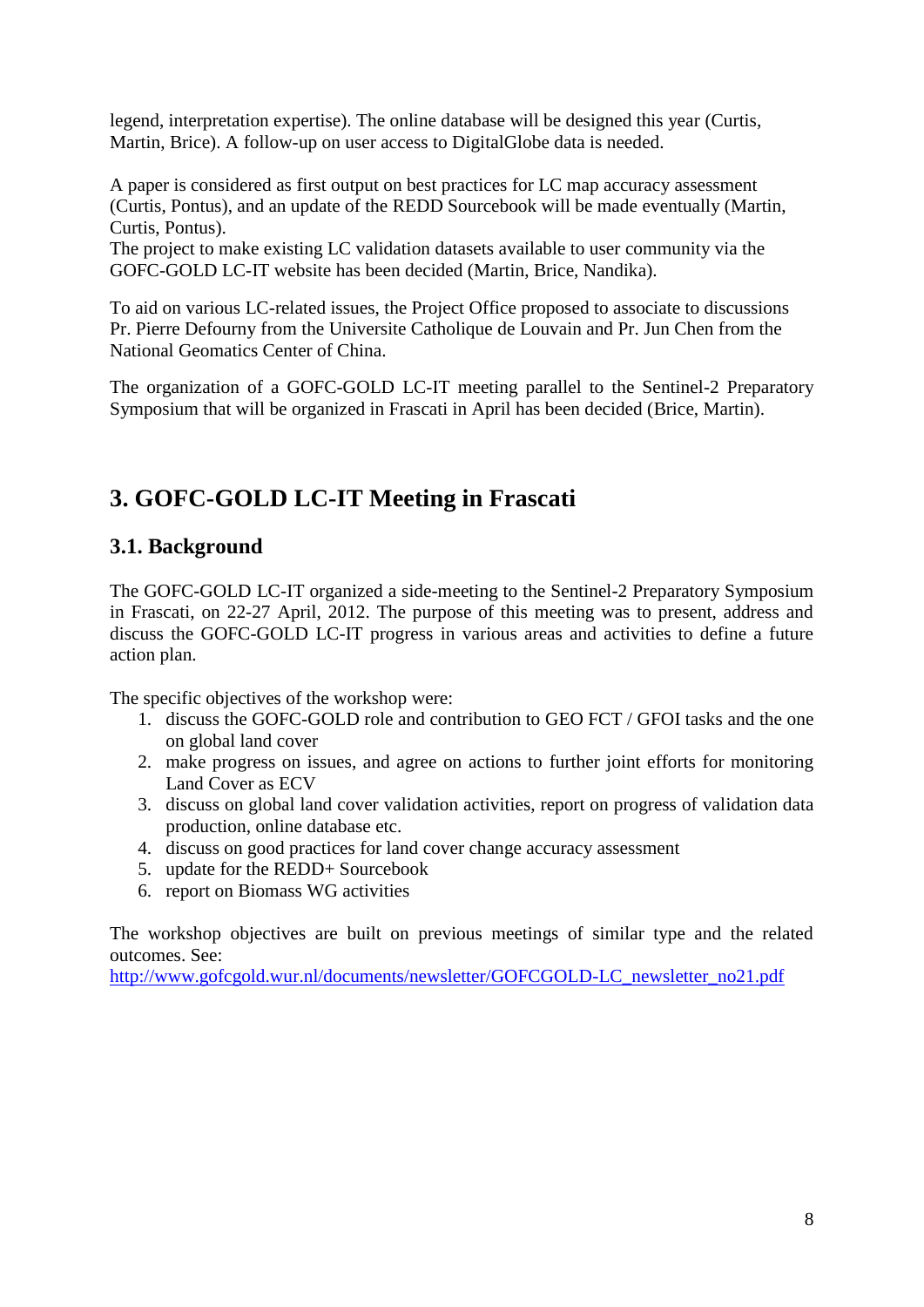# <span id="page-8-0"></span>**3.2. Agenda**

| GOFC-GOLD LC implementation team workshop |                                        |                                  |  |
|-------------------------------------------|----------------------------------------|----------------------------------|--|
| Monday, 23 April 2012                     |                                        |                                  |  |
| <b>SESSION 1</b>                          |                                        |                                  |  |
| 15.00-16.00                               | Introduction, LC-IT activities         | Herold, Woodcock<br>20 min talks |  |
| 16.00-17.00                               | Land Cover as $ECV - intro$ and status | Herold 20 min talk               |  |
| 17.00-17.30 Break                         |                                        |                                  |  |
| 17:30-18:30                               | Global LC validation $- P.1$           | Woodcock<br>20 min talk          |  |
| 18.30 Closing of first day                |                                        |                                  |  |

| Tuesday, 24 April 2012      |                                                           |                                       |  |
|-----------------------------|-----------------------------------------------------------|---------------------------------------|--|
| <b>SESSION 2</b>            |                                                           |                                       |  |
| 11.00-12.00                 | Global LC validation $- P.2$<br>Achard 20 min talk        |                                       |  |
| 12.00-12.30                 | Schmullius<br><b>Updates on Biomass WG</b><br>15 min talk |                                       |  |
| 12.30-13.30 Break           |                                                           |                                       |  |
| 13.30-15.00                 | Woodcock<br>LC change accuracy assessment                 |                                       |  |
| 15.00-16.00                 | <b>REDD Sourcebook</b>                                    | Herold, DeFries<br>(skype)            |  |
| 16.00-16.30 Break           |                                                           |                                       |  |
| 16.30-17.30                 | Herold<br>GEO global LC task                              |                                       |  |
| 17.30-19.00                 | <b>GFOI / GEO FCT</b>                                     | Rosenquist, Held,<br>Woodcock, Herold |  |
| 19.00 Closing of second day |                                                           |                                       |  |

# <span id="page-8-1"></span>**3.3. Participants**

| <b>First Name</b> | <b>Last Name</b> | <b>Institution</b>                                 |
|-------------------|------------------|----------------------------------------------------|
| Frédéric          | Achard           | European Commission - Joint Research Centre        |
| Olivier           | Arino            | European Space Agency - ESRIN                      |
| Sergey            | <b>Bartalev</b>  | RAS Space Research Institute (IKI)                 |
| Pierre            | Defourny         | Université Catholique de Louvain                   |
| Ruth              | DeFries          | Columbia University (via Skype)                    |
| Garik             | Gutman           | <b>NASA LCLUC</b>                                  |
| Alexander         | Held             | <b>CSIRO</b>                                       |
| Martin            | Herold           | GOFC-GOLD LC Project Office, Wageningen University |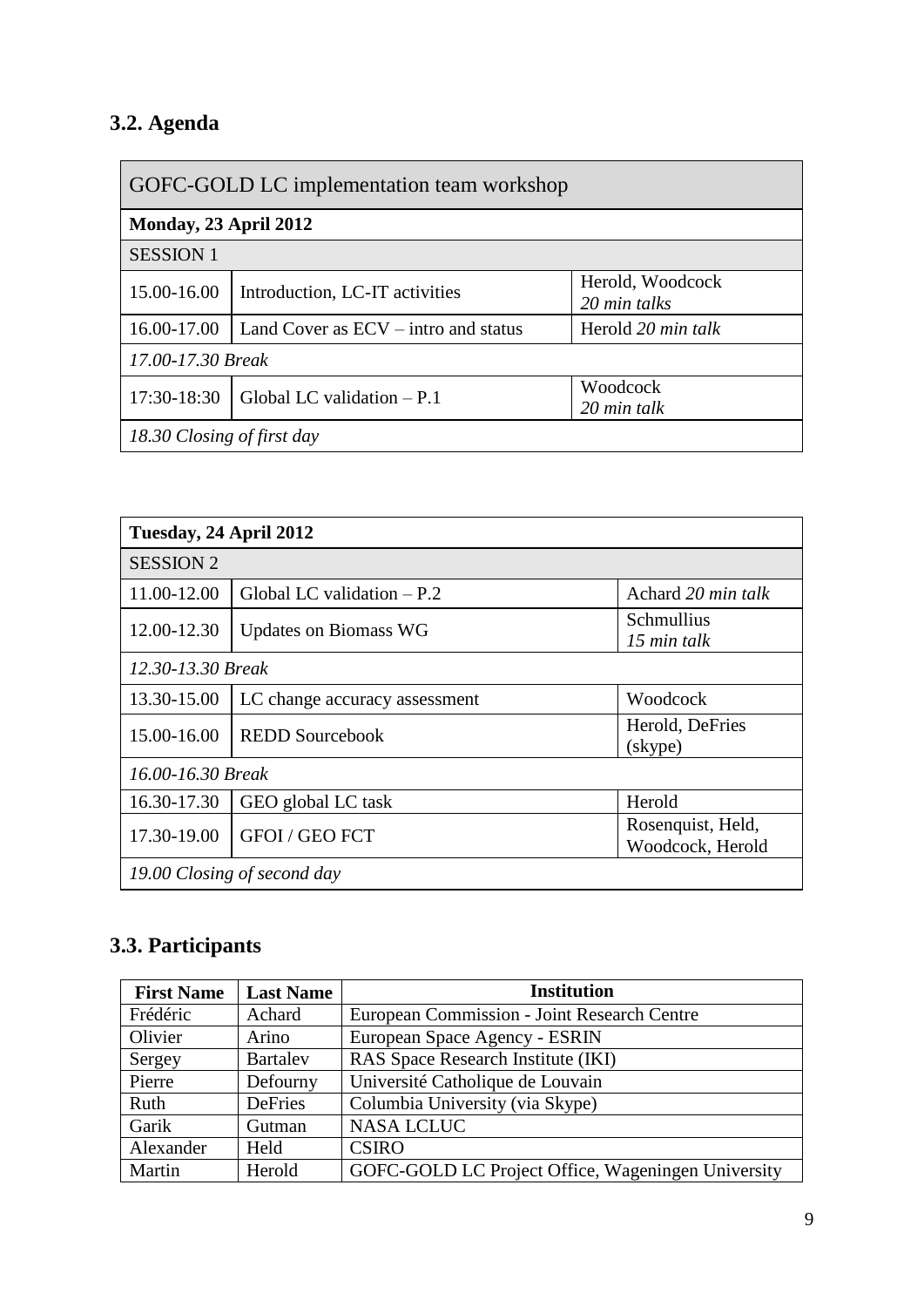| Inge         | Jonckheere        | FAO UN-REDD Programme                              |
|--------------|-------------------|----------------------------------------------------|
| Benjamin     | Koetz             | European Space Agency - ESRIN                      |
| Erik         | Lindquist         | <b>FAO FRA</b>                                     |
| <b>Brice</b> | Mora              | GOFC-GOLD LC Project Office, Wageningen University |
| Heather      | Reese             | Swedish University of Agricultural Sciences        |
| Ake          | Rosenqvist        | Group on Earth Observations – Forest Carbon Task   |
| Giovanni     | Rum               | Group on Earth Observations – Forest Carbon Task   |
| Chris        | <b>Schmullius</b> | Friedrich-Schiller University Jena                 |
| Frank-Martin | Seifert           | European Space Agency                              |
| Chris        | <b>Steenmans</b>  | <b>European Environment Agency</b>                 |
| Curtis       | Woodcock          | <b>Boston University</b>                           |
| Mike         | Wulder            | <b>Canadian Forest Service</b>                     |

### <span id="page-9-0"></span>**3.4. Summary of outcomes**

- GEO FCT requests:
	- o arrange through GOFC-GOLD input rather than individuals (Mike)
	- INSPIRE LC definition and specifications doc (Steffen) to be circulated
- ECV GOFC-GOLD PO to follow up on joint activities
- GOFC-GOLD global LC validation initiative:
	- o Database of available LC validation datasets (GOFC PO)
	- o Ongoing validation exercises:
		- 500+ sample of (BU lead)
		- **LC CCI (JRC lead)**
	- o Need to look at synergies
- Check availability of USGS VHSR for CCI sites
- Opportunity to use RN meetings to submit problematic sample plots/segments for interpretation by attending experts
- Biomass user consultation meeting overlap with LULC science team meeting in India
- Scope and objectives of biomass WG to be better defined
- 15-19. April 2013 Book rooms for GOFC-GOLD LC symposium
- EEA, ESA for funding the LC symposium
- REDD Sourcebook discussions:
	- o Communication among core author team
	- o Idea: not evolve as manual
	- o Update should be focused on areas of significant progress
		- Biomass mapping from EO data perhaps add new section a set of key experts
		- Update on evolving technologies section
		- Review of approaches for REDD readiness activities
		- Contact section authors for section review and suggest potential updates
		- Next release should list changes operated compared to previous version
		- Make document more interactive (add links to presentations...)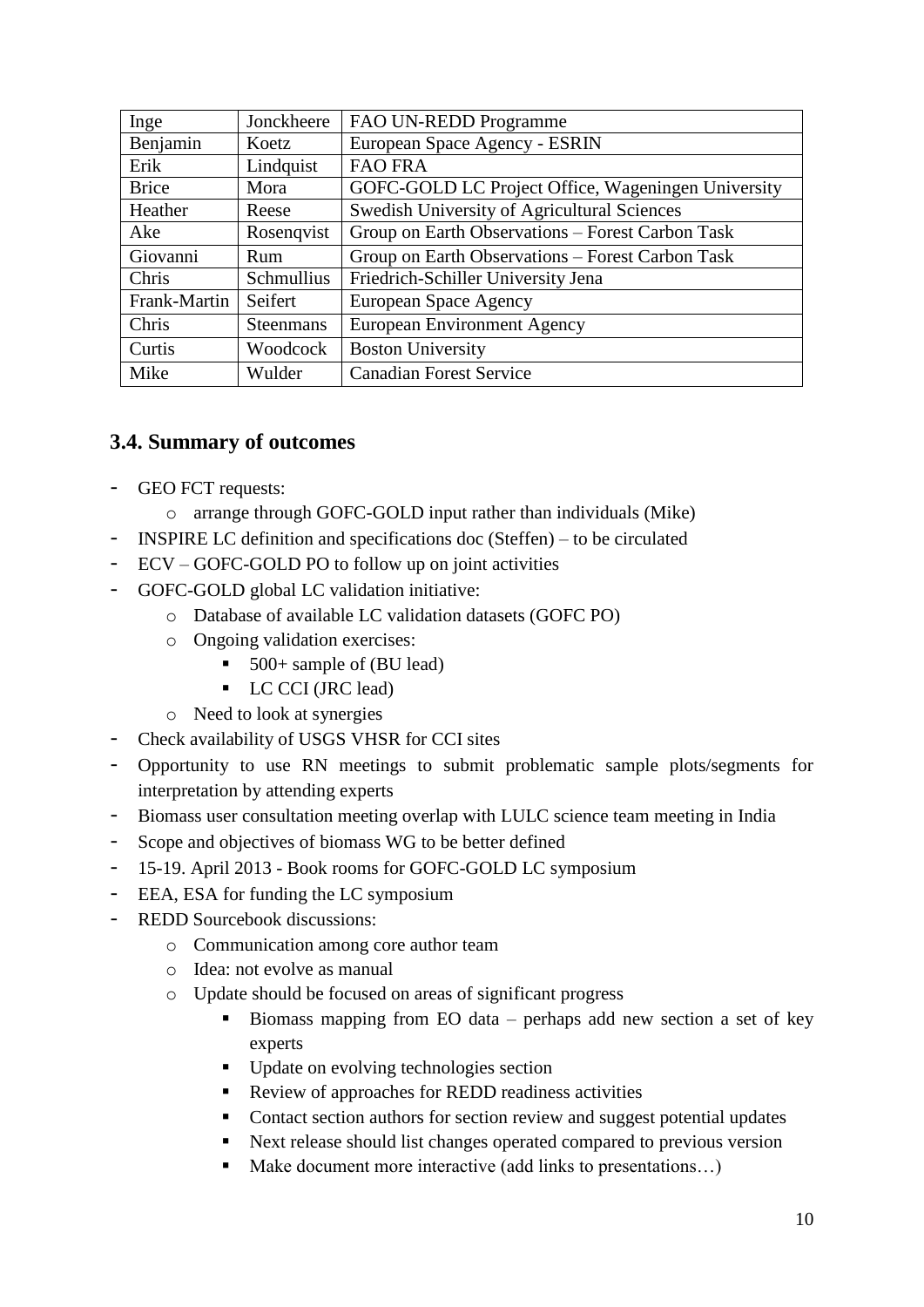- FAO makes country-specific documents to help implementation of Sourcebook recommendations. Proposition to make handbooks to help implementation of different key points of the Sourcebook (LC, LC change, carbon estimation). Telcon on this topic before COP18 between Martin, Ruth, Sandra, and Frédéric is proposed.
- GEO LC task:
	- o Data access open
	- o Validation and map data quality
	- o Coordination meeting
	- o Synthesis of on-going global surveys
	- o Investment of countries as global good
		- Many systems are useful
		- Survey of GEO members
		- Added value to GEO
- GEO FCT and GFOI activities
	- o Satellite data coordination group
	- o GOFC-GOLD role:
		- Integrate on-going efforts as much as practicable in country interaction/capacity development efforts
		- $\blacksquare$  Help in definition, review (synthesis) and execution of R&D plan clear plan to be developed based on key needs and approach it in a structured way
		- Engage in coordinated capacity development (training manuals) also involve FAO/UN-REDD, South/South cooperation, Silvacarbon link, GOFC-GOLD regional networks (Curtis)
		- Development of guidance documents
			- Advisory group to be set up (Giovanni to coordinate)
			- GOFC-GOLD can help
			- Build upon Sourcebook
			- GOFC-GOLD work should be further recognized

### <span id="page-10-0"></span>**3.5. Summary of key actions to take**

The decision to organize the next GOFC-GOLD LC-IT meeting on April 2013 on the campus of Wageningen University, Netherlands, has been taken. Details on the meeting will be provided via the Newsletter of the team. Continuous progress on the development of Boston U. / GOFC-GOLD LC validation database keeps being done with the interpretation of new photo plots (Curtis). GOFC-GOLD Regional networks could be contacted to aid the interpretation of the most problematic photo plots (Curtis, Brice). The design of the online database's architecture is about to be started (Brice, Boston U.) and the availability of VHSR data from USGS on the sample plot locations needs to be checked (GOFC-GOLD PO).

Update of some sections of the REDD Sourcebook will be considered, for the evolving technology section notably. In general, authors of the Sourcebook should be contacted to